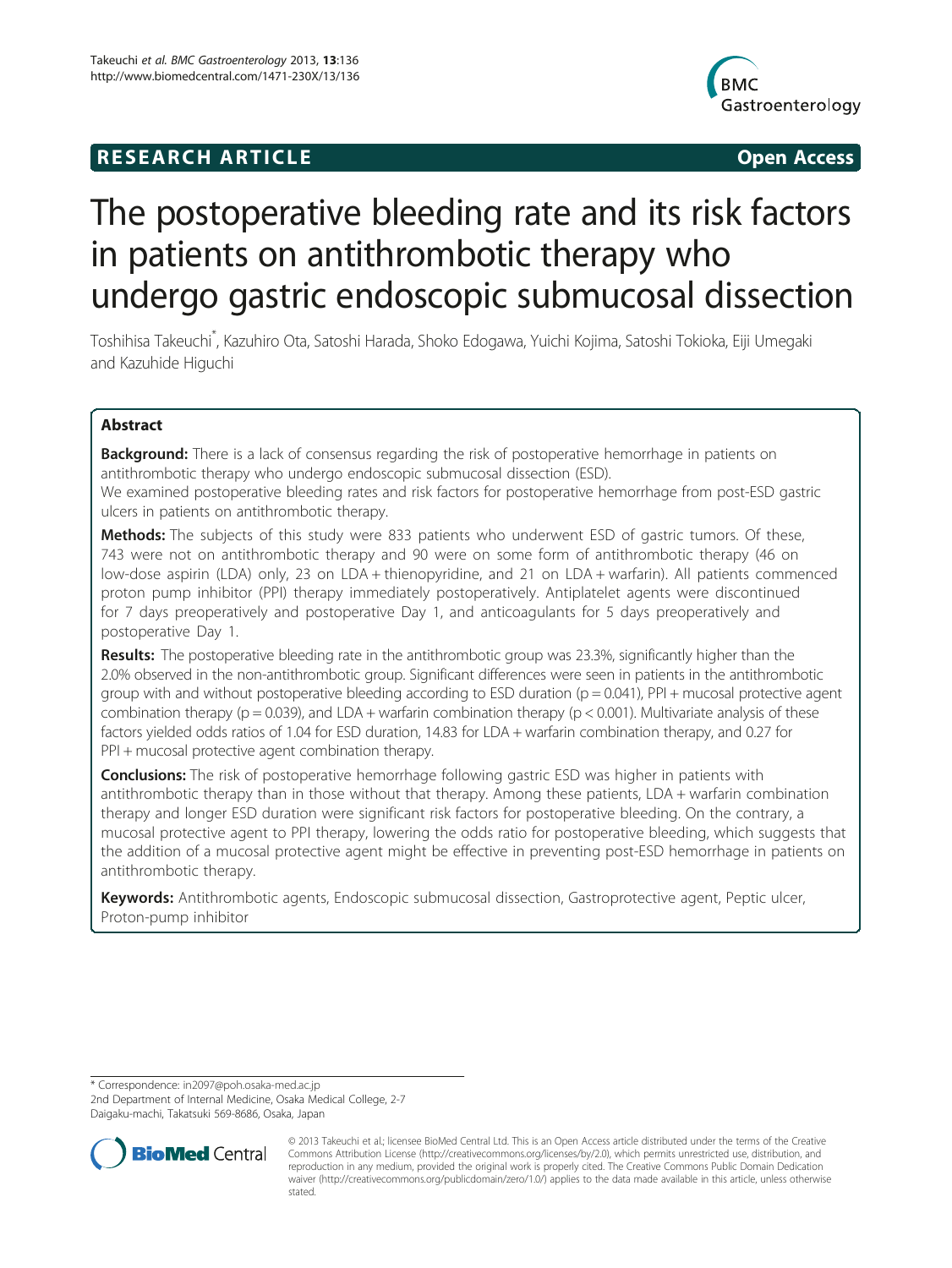#### Background

Endoscopic submucosal dissection (ESD) is increasingly used worldwide in the treatment of gastric tumors. However, postoperative complications of ESD, including perforations of the upper gastrointestinal tract and post-ESD ulcer bleeding (postoperative hemorrhage), are increasingly becoming a problem. Whereas perforations are mainly a problem with technique, postoperative hemorrhage is a serious complication that occurs in a certain proportion of patients irrespective of technical considerations. Studies concerning post-ESD ulcer healing and postoperative hemorrhage have reported that proton pump inhibitor (PPI) therapy gives good healing rates for post-ESD ulcers, and that it is also effective in preventing postoperative hemorrhage [[1,](#page-6-0)[2\]](#page-7-0), so PPIs are widely administered post-ESD.

With the advance of the ageing society, we are increasingly likely to perform ESD in patients with concurrent medical conditions, in particular heart conditions and cerebrovascular disease. Many of these patients are on long-term antithrombotic therapy (antiplatelet agents or anticoagulants). Patients on antiplatelet agents such as low-dose aspirin (LDA) have a greater risk and frequency of upper gastrointestinal hemorrhage, and Luis et al. [[3](#page-7-0)] reported adjusted relative risks for upper gastrointestinal hemorrhage of 1.79 for LDA monotherapy, 3.71 for LDA + thienopyridine, and 3.62 for LDA + anticoagulant combination therapy. Furthermore, inhibitors of acid secretion such as PPIs have been reported to be effective in reducing the incidence and prevalence of upper gastrointestinal hemorrhage [\[4](#page-7-0)-[6\]](#page-7-0).

For less invasive endoscopic procedures such as biopsies, the risk of bleeding increases very little in patients taking antiplatelet agents [[7-9](#page-7-0)], and even in patients on anticoagulant therapy the risk of postoperative hemorrhage is unchanged as long as the prothrombin timeinternational normalized ratio (PT-INR) is under 3.0 [[10,11\]](#page-7-0). There is, however, a lack of consensus regarding more invasive procedures such as ESD.

In this study, we examined the rates of postoperative bleeding from post-ESD gastric ulcers following ESD for gastric tumors in accordance with a protocol specifying uniform rules for cessation and recommencement of antithrombotic therapy, in a retrospective study. We also investigated the risk factors for such bleeding in a case– control study to provide effective prophylaxis.

## Methods

### Patients

The subjects were 833 patients who underwent ESD for gastric tumors (616 with early gastric cancers, 217 with gastric adenomas) at the Osaka Medical College Hospital between June 2002 and October 2012. We use the overall term antithrombotic therapy to include therapy with

antiplatelet agents (LDA, thienopyridines) and anticoagulants (warfarin potassium). Antiplatelet agents were administered as monotherapy (one or two agents) or in combination with an anticoagulant. The study included patients with a history of cerebral infarction following surgery for valvular disease. Accordingly, all patients on anticoagulants were also on antiplatelet agents, and none were on anticoagulant monotherapy. We compared hemorrhage rates between the antithrombotic and nonantithrombotic groups after ESD. We also examined risk factors for such bleeding in the antithrombotic group as a case–control study.

#### ESD

We used a VIO 300 D (ERBE Elektromedizin, Tübingen, Germany) high-frequency electrosurgical generator. Approximately 5 mm outside the lesion margin, we placed markings with a needle knife (KD-1 L; Olympus Medical Systems Co. Ltd, Tokyo, Japan) [[12](#page-7-0)] using a coagulation wave (Soft Coag, Effect 7, 60 W). Next we injected 0.05% adrenaline in physiological saline into the area to be excised, between the muscularis propria and the mucosa to give adequate mucosal elevation. The precut was performed using mainly the needle knife and a cutting wave (Endo Cut I, Effect 2, Duration 3, Interval 3), and the circumferential cut using mainly an IT Knife2 electrosurgical knife (KD-611 L; Olympus) [[13](#page-7-0)] and a cutting wave (Endo Cut Q, Effect 2, Duration 4, Interval 3). Submucosal dissection was similarly performed using the IT Knife2, essentially using a coagulation wave (Swift Coag, Effect 2, 60–70 W) in conjunction with a cutting wave (Endo Cut Q, Effect 2, Duration 4, Interval 3) for difficult-to-dissect areas with marked fibrosis. For intraoperative bleeding, if oozing occurred, hemostasis was first attempted using a coagulation wave (Swift Coag, Effect 3, 60–80 W), still using the IT Knife2. If this was ineffective, hemostasis was achieved by pinpoint grasping of the bleeding source with hemostatic forceps (FD-410LR; Olympus) and a soft coagulation wave (Soft Coag, Effect 6, 80 W). Similarly, for arterial spurting, the hemostatic forceps were used, and if the heat was not adequately transferred to the bleeding vessel with soft coagulation, hemostatic forceps with a larger contact area (Radial Jow 3 HOT; Boston Scientific, Marlborough, USA) were substituted and hemostasis was achieved with a high-output coagulation wave (Forced Coag, Effect 2, 40 W) for 1–2 s.

Following resection of the lesion, to prevent postoperative hemorrhage all blood vessels visible in the ulcer base were treated with a coagulation wave (Soft Coag, Effect 6, 80 W) using hemostatic forceps.

#### Treatment of post-ESD ulcer

For all patients, perioperative management was conducted in accordance with the ESD clinical protocol of this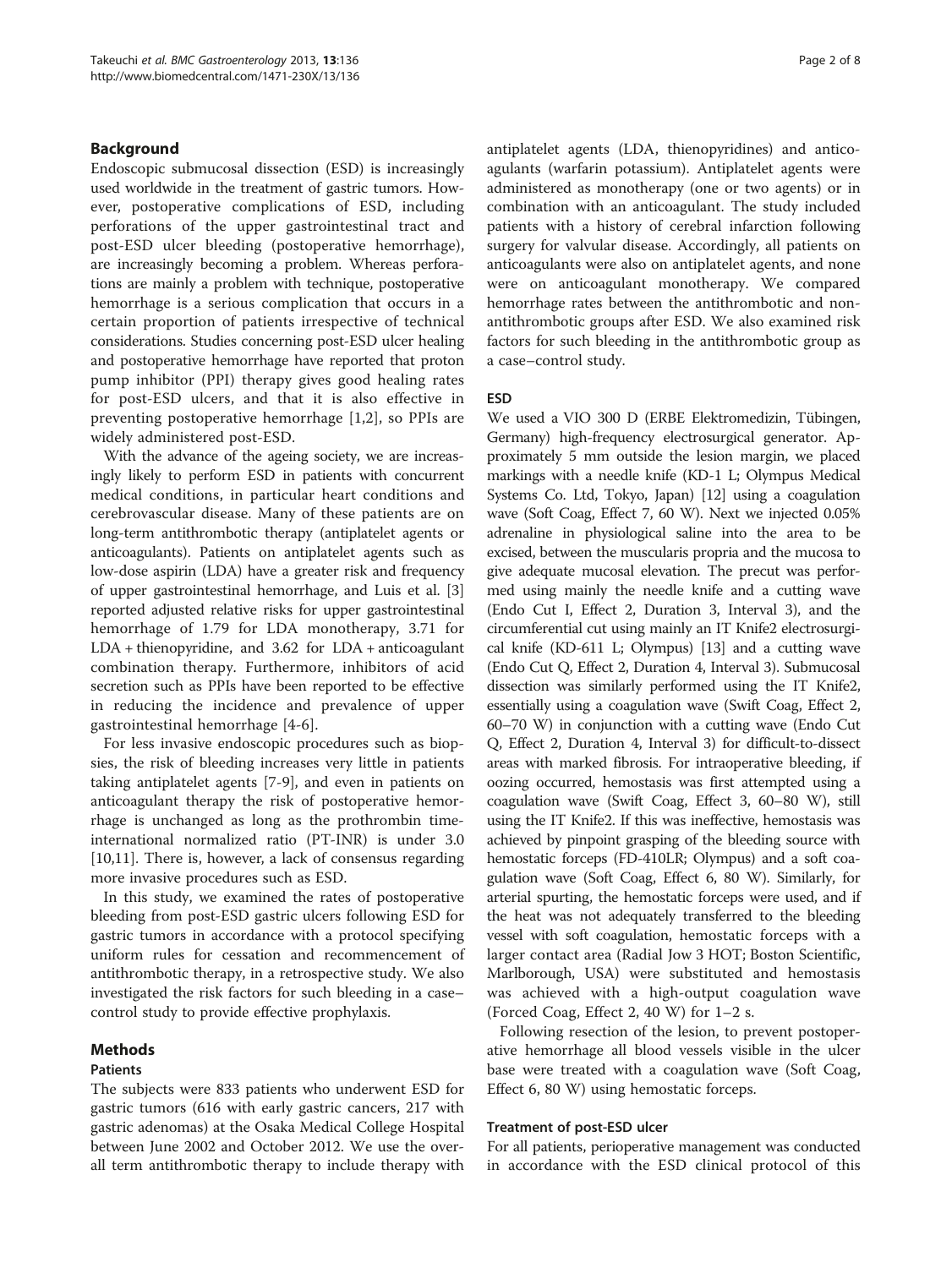hospital. Setting the day of the ESD procedure as Day 1, whether they were on antithrombotic therapy or not, patients were fasted until Day 2, and allowed to eat from Day 3. Intravenous PPI therapy (omeprazole 40 mg/ day) was commenced immediately postoperatively. Patients underwent EGD on Day 2 to confirm hemostasis, and if necessary any blood vessels visible in the ulcer base were cauterized using a soft coagulation wave (Soft Coag, Effect 6, 80 W). After resumption of oral feeding on Day 3, patients were commenced on an oral PPI (rabeprazole 10 mg/day). Patients regularly taking mucosal protective agents prior to undergoing ESD, e.g., for chronic gastritis, were asked to discontinue them on Days 1 and 2 and recommence them on Day 3 (Figure 1).

## Guidelines for cessation and recommencement of antithrombotic therapy

After confirming with the prescribing physician whether antithrombotic therapy could be discontinued, ESD was performed only on patients able to discontinue antithrombotic therapy. The protocol for antiplatelet agents was to discontinue them from Day −6 to Day 2, and for anticoagulants to discontinue them from Day −4 to Day 2. Heparin (unfractionated heparin 10000–20000 U continuous venous infusion) was substituted for anticoagulants while the latter were discontinued, with measurement of the activated partial thromboplastin time (APTT) as appropriate and maintenance of the APTT at roughly twice the preheparinization level. In view of the risk of thromboembolic disease, antiplatelet agents were recommenced as soon as possible on postoperative Day 3, following confirmation of hemostasis by EGD on Day 2. Anticoagulants were similarly recommenced on postoperative Day 3, and heparin was discontinued once the PT-INR had returned to a therapeutic level (Figure 1).

## Definition of postoperative hemorrhage

We performed EGD for all patients on Day 2, and no patient showed bleeding. All the patients resumed taking antithrombotic agents on Day 3. Therefore, postoperative hemorrhage was defined as hematemesis and/or melena or a sudden drop in hemoglobin  $(Hb) \geq 2$  mg/dL occurring after recommencing eating on Day 3, requiring an unscheduled EGD, at which bleeding was confirmed to be from the post-ESD ulcer.

## Statistical analysis

Categorical data were compared using the  $\chi^2$  test (with Yates' correction) or Fisher's exact test. Differences in the means of continuous data were compared using Student's  $t$ -test or the Mann–Whitney  $U$ -test. To identify important risk factors for post-ESD bleeding, predictors with  $p < 0.2$ in the univariate analysis were included in a backward stepwise multiple logistic regression model. p < 0.05 was considered significant, and all tests were two-sided. Data are expressed as mean  $\pm$  SD or as median (range). All statistical analyses were performed using PASW Statistics 18 for Windows (SPSS Japan, Tokyo).



Figure 1 Endoscopic submucosal dissection protocol. For all patients, the day of the ESD procedure was set as Day 1. Patients were fasted until Day 2 and allowed to eat from Day 3. After resumption of oral feeding on Day 3, patients were commenced on an oral PPI. Patients regularly taking mucosal protective agents prior to undergoing ESD were asked to discontinue them on Days 1 and 2 and recommence them on Day 3. The protocol for antiplatelet agents was to discontinue them from Day −6 to Day 2, and that for anticoagulants was to discontinue them from Day −4 to Day 2. Heparin was substituted for anticoagulants while the latter were discontinued, maintaining the APTT at roughly twice the preheparinization level. Antiplatelet agents were recommenced as soon as possible on postoperative Day 3, following confirmation of hemostasis by EGD on Day 2. Anticoagulants were similarly recommenced on postoperative Day 3, and heparin was discontinued once the PT-INR had returned to a therapeutic level.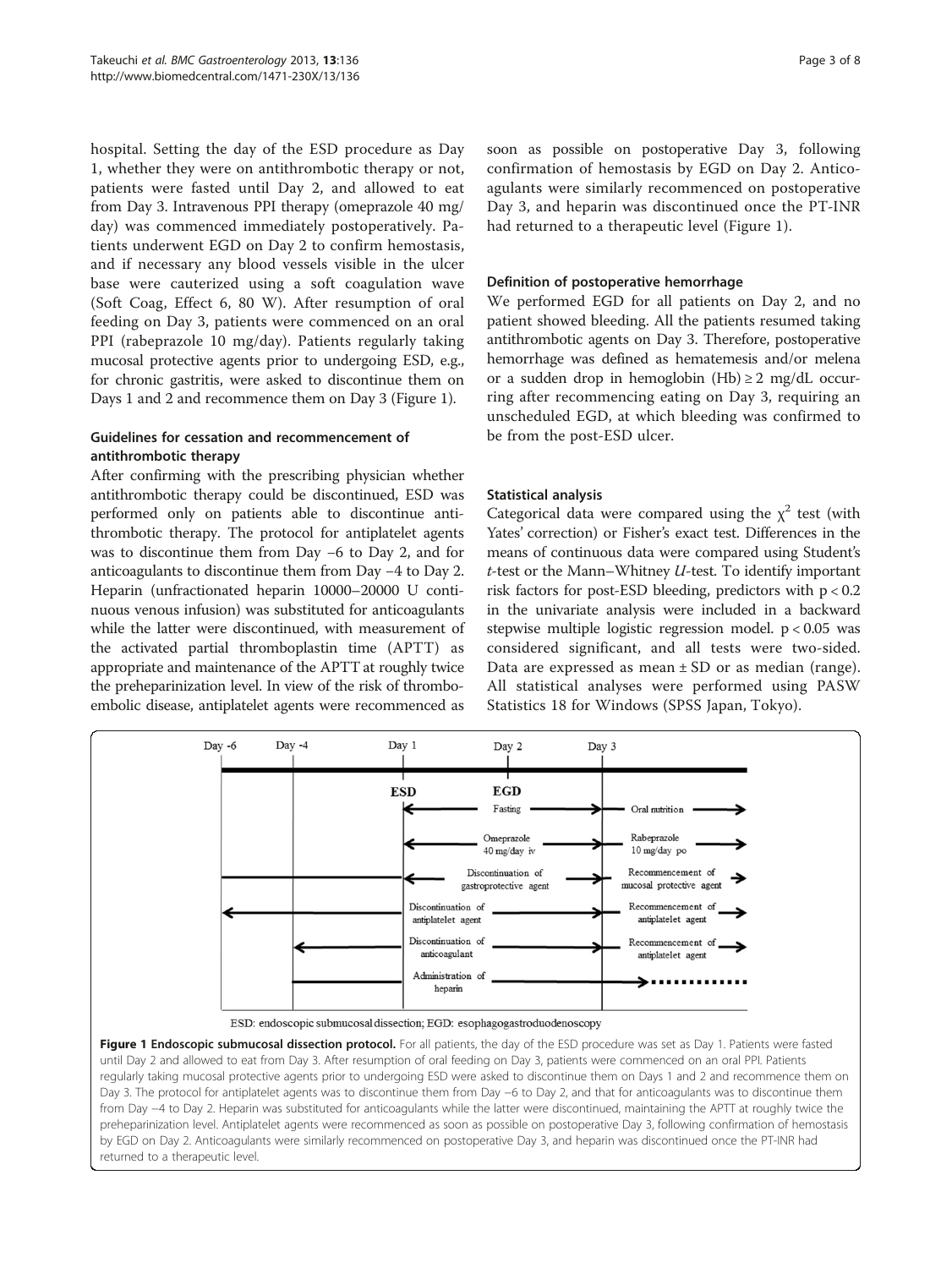#### Ethics considerations

All patients received oral and written explanation of the study prior to participation and gave written informed consent. The study was conducted in accordance with the Declaration of Helsinki (1995) after the protocol had been approved by the Ethics Review Committee of Osaka Medical College.

## Results

There were 743 patients in the non-antithrombotic group and 90 in the antithrombotic group. The underlying disease in the antithrombotic group was a cardiac condition in 77.8% (70/90) and cerebrovascular disease in 22.2% (20/90). There were 46 patients on LDA (Bayaspirin®) monotherapy, 23 on LDA + thienopyridine (Panaldine<sup>®</sup>, clopidogrel), and 21 on LDA + warfarin (Figure 2).

No significant differences were seen between the non-antithrombotic and antithrombotic groups in any background factors: age, gender, Helicobacter pylori (H. pylori) infection rate, tumor size, tumor site, tumor morphology, prevalence of concurrent disease (diabetes, renal failure or cirrhosis), or use of mucosal protective agents. However, the postoperative bleeding rate in the antithrombotic group was 23.3% (21/90) at a median 5.5 days (range 3–15 days), significantly higher than that of 2.0% (15/743) in the non-antithrombotic group at a median 3.5 days (range  $3-10$  days) ( $p < 0.001$ ). There was only one reported thromboembolytic episode (1.1%), a case of cerebral infarction (Table [1](#page-4-0)).

Comparison of the 21 patients who experienced postoperative hemorrhage and the 69 who did not out of the 90 patients on antithrombotic therapy revealed no

significant differences in any background factors: age, gender, tumor size, tumor site, H. pylori infection rate, prevalence of concurrent disease (diabetes, renal failure or cirrhosis), or number of antiplatelet agents (LDA only or  $LDA$  + thienopyridine) (p > 0.05). However, significant differences were seen according to ESD duration, LDA + warfarin combination therapy, and PPI + mucosal protective agent combination therapy (17 patients were on rebamipide 300 mg/day, 8 on teprenone 150 mg/day, 5 on ecabet sodium hydrate 2.0 g/day, and 4 on irsogladine maleate 4 mg/day) (Table [2](#page-4-0)). Multivariate analysis of these factors yielded odds ratios of 1.04 for ESD duration (95% CI 1.01–1.08,  $p = 0.025$ ), 14.83 for LDA + warfarin combination therapy (95% CI 3.91–56.26, p < 0.001), and 0.27 for PPI + mucosal protective agent combination therapy (95% CI 0.07–1.02,  $p = 0.054$ ) (Table [3](#page-5-0)).

## **Discussion**

In this study we found that, among patients undergoing gastric ESD, the risk of postoperative bleeding was higher in those on antithrombotic therapy than in those not on antithrombotic therapy. Although there was no significant difference between postoperative bleeding rates in the LDA monotherapy and LDA + thienopyridine combination therapy groups, LDA + warfarin combination therapy was an extremely strong risk factor for post-ESD bleeding. In the study, we investigated for the first time the risk of hemorrhage following gastric ESD in patients on antithrombotic therapy on the basis of a protocol setting out the timing of their discontinuation and recommencement of antithrombotic therapy, as well as the risk associated with different antithrombotic agents.

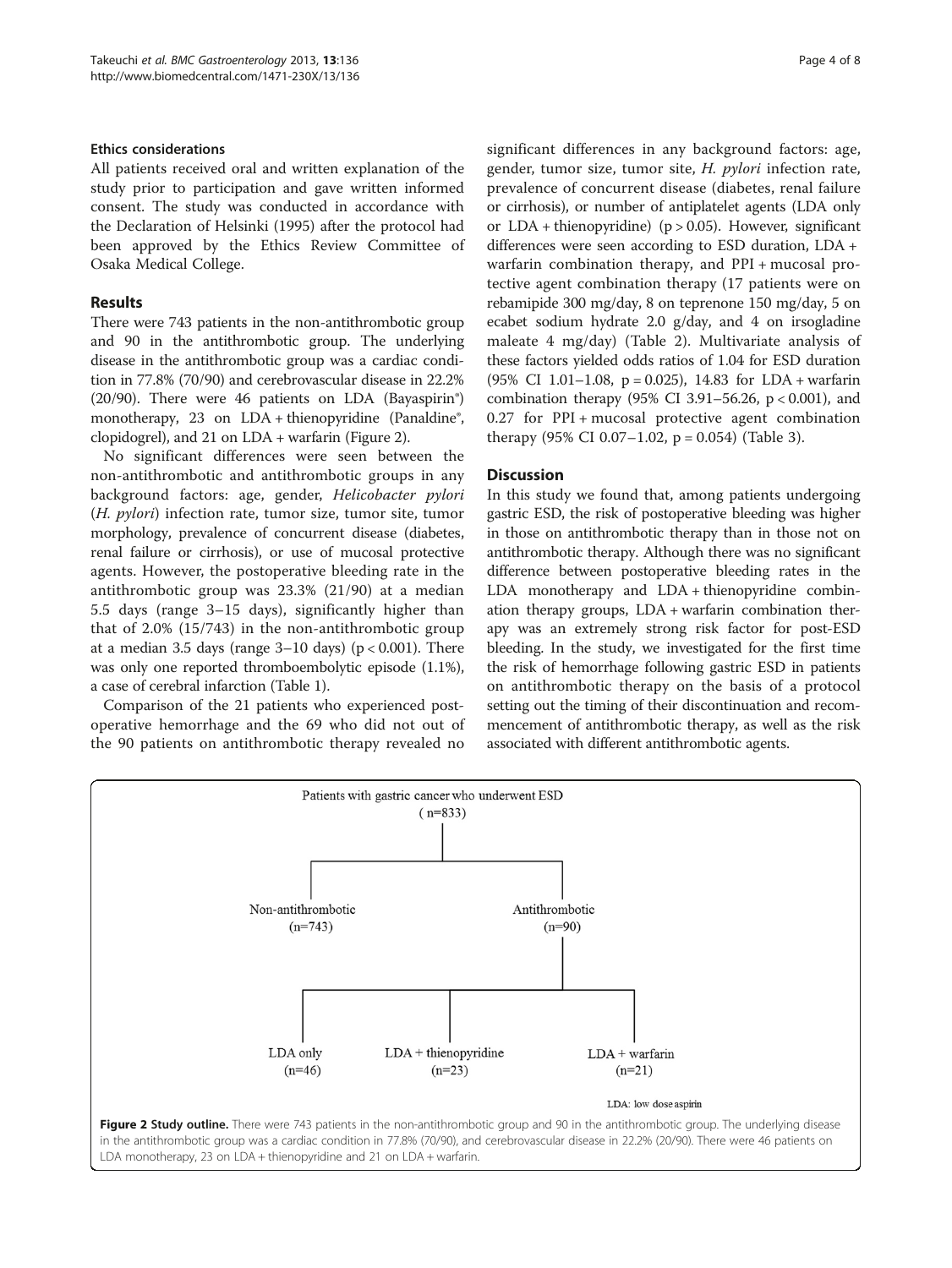#### <span id="page-4-0"></span>Table 1 Characteristics of non-antithrombotic and antithrombotic groups

|                                                                         |               | Non-antithrombotic $(n = 743)$ | Antithrombotic $(n = 90)$ | p value     |
|-------------------------------------------------------------------------|---------------|--------------------------------|---------------------------|-------------|
| Age(yr)                                                                 |               | $65.3 \pm 12.3$                | $64.8 \pm 13.7$           | 0.719       |
| Gender(M?F)(%M)                                                         |               | 423/320(56.9)                  | 54/36(60.0)               | 0.578       |
| H. pylori infection (+/-)(%positive)                                    |               | 587/156(79.0)                  | 73/17(81.1)               | 0.642       |
| Tumor sixe(mm)                                                          |               | $15.5 \pm 5.2$                 | $15.7 \pm 5.5$            | 0.731       |
|                                                                         | lla           | 430                            | 51                        |             |
| Tumor type                                                              | $\ a + \ c\ $ | 112                            | 14                        | 0.976       |
|                                                                         | $\parallel$ c | 201                            | 25                        |             |
| Duration of ESD(min)                                                    |               | $46.6 \pm 17.6$                | $44.0 \pm 16.1$           | 0.182       |
|                                                                         | Antrum        | 325                            | 41                        |             |
| Location of tumor                                                       | Angulus       | 185                            | 22                        | 0.944       |
|                                                                         | Corpus        | 233                            | 27                        |             |
| Concrurrent disease(diabetes, renal failure, cirrhosis)(+/-)(%positive) |               | 240/503(32.3)                  | 28/62(31.1)               | 0.819       |
| Gastroprotective agent(+/-)(%positive)                                  |               | 315/428(42.4)                  | 39/51(43.3)               | 0.865       |
| post-ESD bleeding(+/-)(%positive)                                       |               | 15/728(2.0)                    | 21/69(23.3)               | $< 0.001$ * |

ESD endoscopic submucosal dissection.<br><sup>\*</sup>p < 0.05 vs non-bleeding. Ratios were analysed using the  $\chi^2$  test.

The American Society for Gastrointestinal Endoscopy guidelines for the management of antithrombotic agents for endoscopic procedures published in 2009 recommend that LDA therapy be continued for gastrointestinal endoscopies, even for procedures with a high risk of hemorrhage [[14](#page-7-0)]. On the other hand, the corresponding European Society of Gastrointestinal Endoscopy guidelines published in 2011 state that, in principle, LDA should be continued for most endoscopies but recommend cessation of LDA for 5 days for ESD and other

procedures with a high risk of hemorrhagic complications, provided the risk of thromboembolic events is low [\[15\]](#page-7-0).

In this study, after confirming with the prescribing physician that antithrombotic agents could be discontinued, we performed ESD on patients at low risk of thromboembolic events following a set period of discontinuation of antithrombotic agents. There was only one reported thromboembolytic episode (1.1%) attributable to cessation of antithrombotic therapy. When a patient on LDA therapy discontinues aspirin for about

|                                                                         |                 | Bleeding $(n = 21)$ | Non-bleeding $(n = 69)$ | p value      |
|-------------------------------------------------------------------------|-----------------|---------------------|-------------------------|--------------|
| Age(yr)                                                                 |                 | $65.4 \pm 13.4$     | $64.7 \pm 13.8$         | 0.838        |
| Gender (M/F)(%M)                                                        |                 | 12/9(57.1)          | 42/27(60.9)             | 0.760        |
| H. pylori infection(+/-)(%positive)                                     |                 | 17/4(81.0)          | 56/13(81.2)             | 0.983        |
| Tumor size(mm)                                                          |                 | $15.8 \pm 6.1$      | $15.7 \pm 5.4$          | 0.942        |
|                                                                         | $\mathsf{II}$ a | 11                  | 40                      |              |
| Tumor type                                                              | $\ a + \ c\ $   | $\overline{2}$      | 12                      | 0.411        |
|                                                                         | $\parallel$ c   | 8                   | 17                      |              |
| Ulcerative scars in the tumor(+/-)(%positive)                           |                 | 5/16(23.8)          | 16/53(23.2)             | 0.953        |
| Histology (Adenoma/Well-differentiated adenocarcinoma)<br>3/18(14.3)    |                 | 9/60(13.0)          | 0.883                   |              |
| Duaration of ESD(min)                                                   |                 | $50.3 \pm 18.8$     | $42.1 \pm 14.9$         | $0.014*$     |
|                                                                         | Antrum          | 9                   | 32                      |              |
| Location of tumor                                                       | Angulus         | 7                   | 15                      | 0.528        |
|                                                                         | Corpus          | 5                   | 22                      |              |
| Concrurrent disease(diabetes, renal failure, cirrhosis)(+/-)(%positive) |                 | 3/18(14.3)          | 25/44(36.2)             | 0.057        |
| Gastroprotective agent(+/-)(%positive)                                  |                 | 5/16(23.8)          | 34/35(49.3)             | $0.039*$     |
| $LDA + warfarin(+/-)(%positive)$                                        |                 | 12/9(57.1)          | 9/60(13.0)              | $< 0.001$ ** |
| $LDA +$ thienopyridine $(+/-)$ (%positive)                              |                 | 3/18(14.3)          | 20/49(29.0)             | 0.176        |

ESD endoscopic submucosal dissection, LDA low-dose aspirin. <br><sup>※</sup>p < 0.05 vs non-bleeding. Ratios were analysed using the  $\chi^2$  test.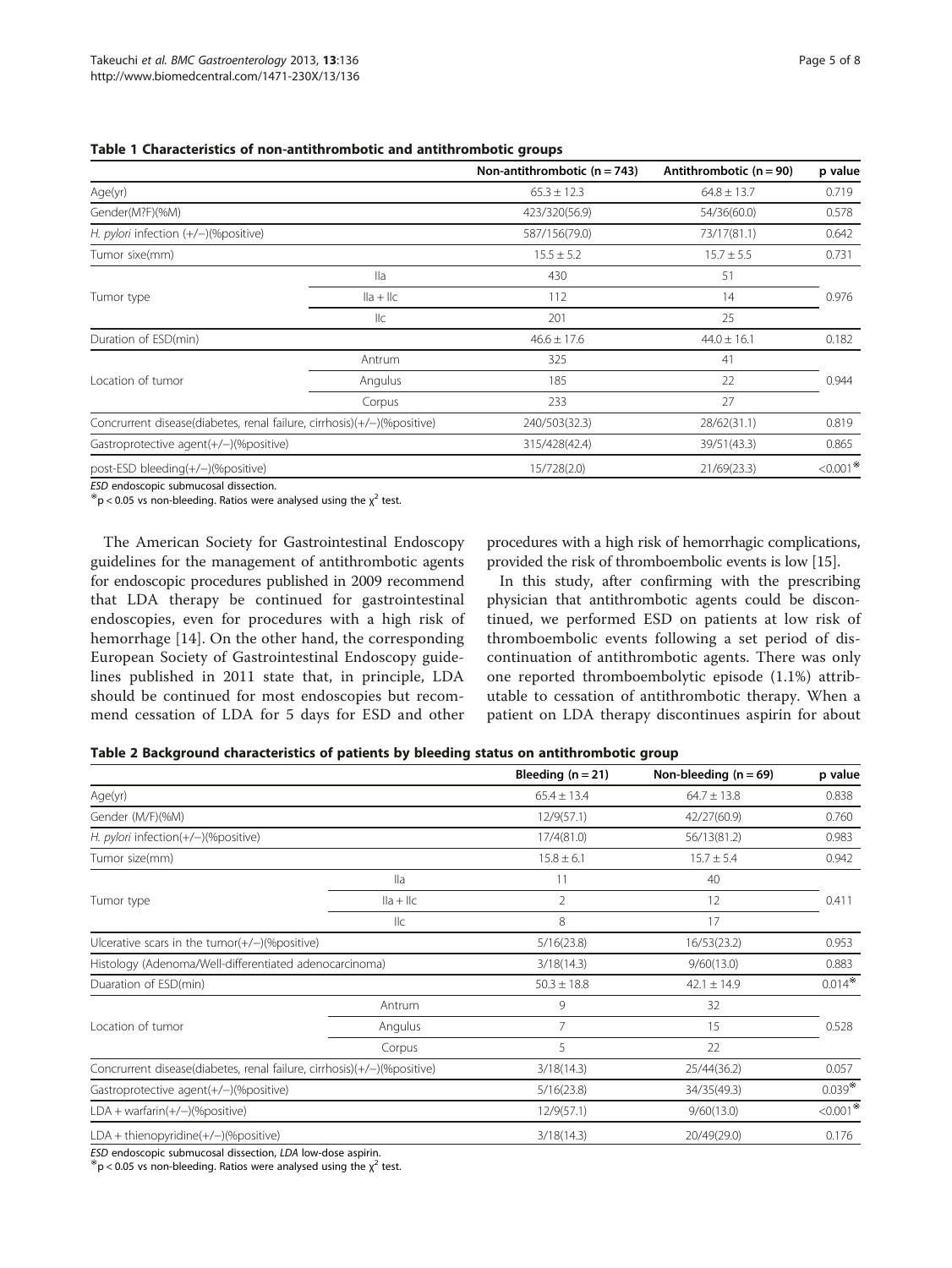<span id="page-5-0"></span>Table 3 Significant predictors of post-ESD bleeding identified by using multiple logistic regression

| Parameter                    | Odds ratio | 95% CI        | p value              |
|------------------------------|------------|---------------|----------------------|
| Duration of ESD              | 1 04       | $1.01 - 1.08$ | $0.025$ <sup>*</sup> |
| $LDA + warfarin$             | 14.83      | 3.91-56.26    | $< 0.001$ *          |
| PPI + gastroprotective agent | 0.27       | $0.07 - 1.02$ | 0.054                |
| $*$ p < 0.05.                |            |               |                      |

ESD endoscopic submucosal dissection, LDA low dose aspirin, PPI

proton-pump inhibitor.

4 weeks, the reported odds ratio for stroke or transient ischemic attack is 3.29 (95% CI 1.07–9.80, p < 0.005) [[16](#page-7-0)]. In this study, we discontinued LDA either for a shorter period or not at all, so as to keep the incidence of cerebral infarction to a relatively low level. However, the postoperative bleeding rate in the antithrombotic group was 23.3%, significantly higher than the 2.0% observed in the non-antithrombotic group.

There is a lack of clear evidence of the extent to which hemorrhagic complications are increased in patients on antiplatelet + anticoagulant combination therapy undergoing gastrointestinal endoscopic procedures with a high risk of bleeding. In a retrospective study of 5593 patients undergoing colorectal polypectomy, postoperative hemorrhage was significantly more common in patients on warfarin therapy [\[17](#page-7-0)]. From this, it goes without saying that warfarin should be discontinued for colorectal polypectomy, and the recommendation for ESD, with its high incidence of hemorrhagic complications, is to discontinue warfarin and replace it with heparin [[18](#page-7-0)]. We also replace warfarin with heparin, monitoring APTT as we perform the procedure. Patients on warfarin therapy undergoing ESD in this study included some with a history of cerebral infarction following surgery for valvular disease, so all patients on warfarin were also on LDA. Because there were no patients on warfarin monotherapy in this study, it is uncertain whether the risk of postoperative bleeding was increased by LDA + warfarin combination therapy or by warfarin alone. However, the postoperative bleeding rate was significantly higher in patients on LDA + warfarin combination therapy, with an odds ratio of 14.83 ( $p < 0.001$ ), confirming combination therapy to be an extremely strong risk factor. The odds ratio for postoperative bleeding in patients taking mucosal protective agents in addition to a PPI was  $0.27$  ( $p = 0.054$ ), suggesting that the addition of a mucosal protective agent may be effective in preventing postoperative hemorrhage, although the difference was not significant. To date, only four studies worldwide have examined the relationship between antithrombotic therapy and bleeding following gastric ESD.

In 2009, Ono et al. [[19](#page-7-0)] published a retrospective study of gastric ESD in patients on antithrombotic therapy. They reported a postoperative bleeding rate of 10.7%

(6/56) in patients on antithrombotic therapy and 5.2% (20/388) in patients not on antithrombotic therapy, with no significant difference between the groups. All patients on antithrombotic therapy were also taking an antiplatelet agent, with 5 on combination therapy with an anticoagulant. Of these, only 3 were heparinized. All patients discontinued antithrombotic therapy for 1 week before and after ESD. The reason for the lack of a significant difference in the postoperative bleeding rate between patients on antithrombotic therapy and those not on antithrombotic therapy may be because the drug withdrawal period was longer than for the present study. Considering the risk of thromboembolic events, however, antithrombotic therapy should be recommenced as soon as possible, once hemostasis has been confirmed endoscopically. The standards for cessation and recommencement of antithrombotic therapy, as well as heparinization, are vague and ambiguous.

In 2010, Mannen et al. [\[20\]](#page-7-0) published a retrospective study of risk factors for complications following ESD in 436 patients with gastric tumors. They reported a postoperative bleeding rate of 3% (1/33) in patients on antithrombotic therapy and 9.4% (38/403) in patients not on antithrombotic therapy, with no significant difference between the groups.

In a similar retrospective study published in 2011, Okada et al. [[21\]](#page-7-0) reported risk factors for post-ESD bleeding in 582 patients with gastric tumors. They reported a postoperative bleeding rate of 14.2% (4/28) in patients on antithrombotic therapy and 12.6% (70/554) in patients not on antithrombotic therapy, with no evidence for a causal relationship between postoperative bleeding and antithrombotic therapy  $(p = 0.7732)$ .

However, these studies do not report in detail whether patients were on antiplatelet agents only or combination therapy with an anticoagulant, the timing of cessation and recommencement of antithrombotic therapy, or whether heparin was substituted.

A study that found that antithrombotic therapy increases the risk of postoperative bleeding was the 2010 retrospective study by Tsuji et al. [\[22\]](#page-7-0) of gastric ESD in patients on antithrombotic therapy, as well as corticosteroids and nonsteroidal anti-inflammatory drugs (NSAIDs). They reported a postoperative bleeding rate of 34.8% (8/15) in patients on antithrombotic therapy and 16% (60/315) in patients not on antithrombotic therapy, significantly higher in the former with an odds ratio of 2.76 (95% CI 1.09-6.98). As in the present study, they followed a protocol with set timing of cessation and recommencement of antithrombotic therapy, and heparinization for patients on anticoagulant therapy, and they reported an increased risk of post-ESD bleeding in patients on antithrombotic therapy. However, corticosteroids and NSAIDs are included among the antithrombotic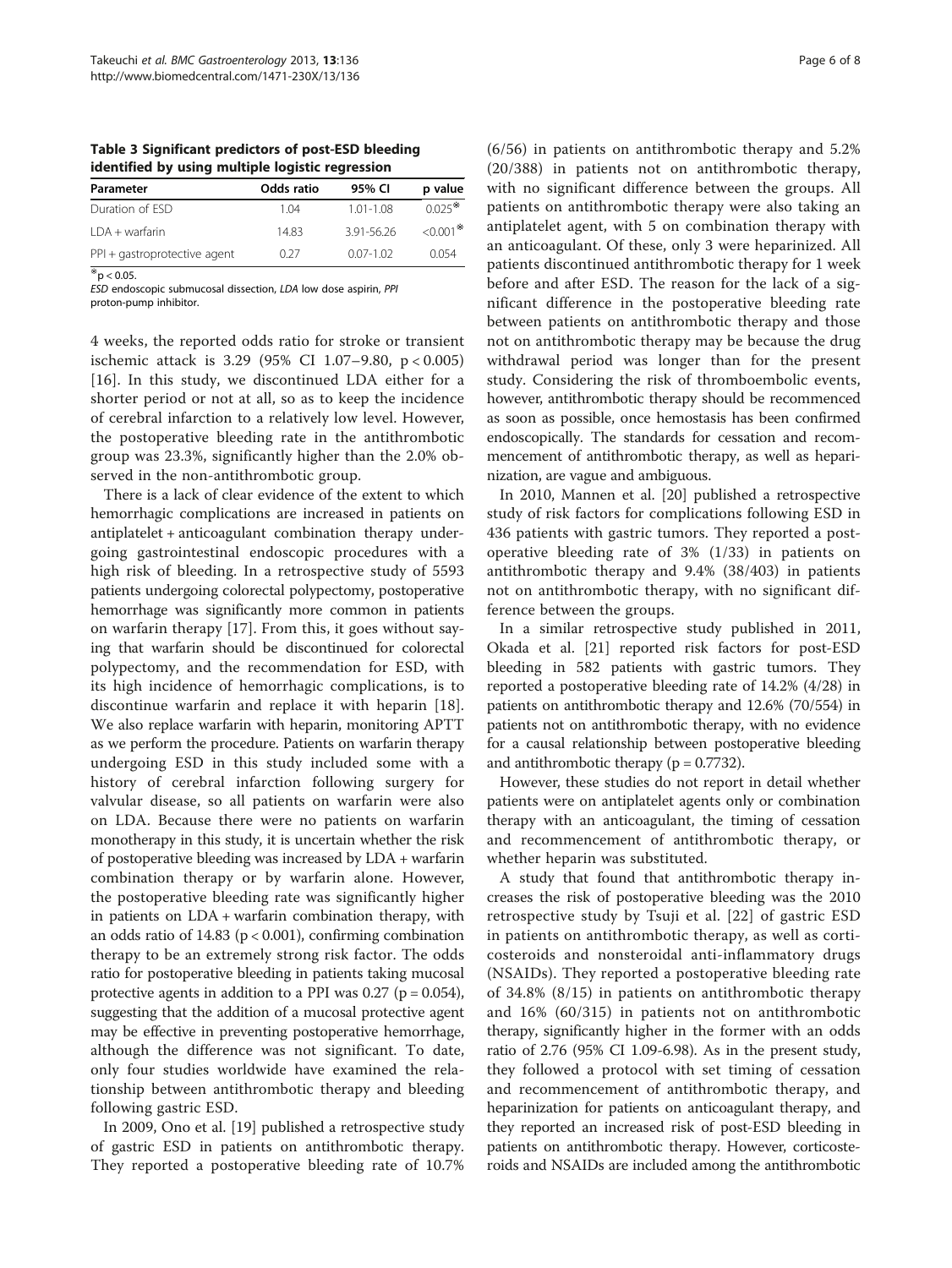<span id="page-6-0"></span>agents, and antithrombotic agents are not examined separately, so simple comparisons cannot be made.

On the other hand, suppressors of acid secretion, histamine type-2 receptor antagonists and PPIs, were used to treat post-ESD ulcers in the above four studies, but gastroprotective agents were not used. In this study, although multivariate analysis did not show a significant difference (odds ratio:  $0.27$ ,  $p = 0.054$ ) in combination therapy with a mucosal protective agent and a PPI, univariate analysis showed significant differences  $(p = 0.039)$ between the two groups. For the first time we added these results suggest that the addition of a mucosal protective agent may be effective in preventing post-ESD hemorrhage in patients on antithrombotic therapy.

In the treatment of hemorrhagic peptic ulcers, suppressors of acid secretion such as PPIs promote ulcer healing as well as reducing the risk of hemorrhage [[23,24\]](#page-7-0). On the other hand, in the treatment of post-ESD ulcers, PPI + mucosal protective agent combination therapy is reported to yield better healing rates and similar postoperative bleeding rates as PPI monotherapy [[25,26](#page-7-0)]. These studies report no significant difference between postoperative bleeding rates in the PPI group and PPI + mucosal protective agent group, but the studies were conducted with patients not on antithrombotic therapy. In this study, we included patients on antithrombotic therapy, and the fact that our results show a reduction in postoperative bleeding can be attributed to a superior promotion of ulcer healing with PPI + mucosal protective agent combination therapy, as demonstrated in the earlier studies.

Asian people are generally considered to have lower gastric acid levels than Westerners [\[27-29](#page-7-0)], and furthermore differentiated type gastric cancers, one of the indications for ESD, show a markedly atrophic background mucosa associated with H. pylori infection. From this we can assume impairment of gastric mucin and other protective factors, as well as reduced acid secretory function. We can also infer that the pharmacological properties of mucosal protective agents exert favorable effects on the post-ESD healing process, including prevention of postoperative hemorrhage.

The tendency towards higher postoperative bleeding rates with longer ESD durations can be explained in terms of a longer time taken to achieve hemostasis while resecting the lesion. When multiple vessels require cautery, it follows that a number of vessels are present in the ulcer floor following ESD, and we can assume that this influences the postoperative bleeding rate.

The limitations of this study are that it was a retrospective study, that we did not perform ESD while continuing antithrombotic therapy, the absence of a warfarin monotherapy group, and the possibility of a bias in the administration of mucosal protective agents. We are a tertiary referral

center, resulting in a relatively high proportion of patients with background factors such as cerebral infarction following valvular surgery. All patients on warfarin therapy were also taking LDA, so that we had no warfarin monotherapy group for comparison. We were unable to identify any earlier studies that examined this area in detail based on a consistent protocol, and we believe the next step should be to conduct a prospective study on the basis of our results. PPI monotherapy is the standard treatment for post-ESD ulcers, but the risk of postoperative hemorrhage cannot be avoided through a PPI alone in patients on antithrombotic therapy. Our results indicate that the addition of a mucosal protective agent to PPI therapy may reduce the risk of postoperative hemorrhage, potentially an extremely useful finding. We intend to conduct a large-scale prospective trial to confirm this.

#### **Conclusions**

The risk of postoperative hemorrhage following gastric ESD was higher in patients with antithrombotic therapy than in those without that therapy. Among these patients, LDA + warfarin combination therapy and longer ESD duration were significant risk factors for postoperative bleeding. On the contrary, a mucosal protective agent to PPI therapy, lowering the odds ratio for postoperative bleeding, which suggests that the addition of a mucosal protective agent might be effective in preventing post-ESD hemorrhage in patients on antithrombotic therapy. A further prospective study with a large sample will be needed to confirm these.

#### Abbreviations

ESD: Endoscopic submucosal dissection; LDA: Low-dose aspirin; PPI: Proton-pump inhibitor; PT-INR: Prothrombin time-international normalized ratio; APTT: Activated partial thromboplastin time; Hb: Hemoglobin; H. pylori: Helicobacter pylori.

#### Competing interests

The authors have no conflicts of interest to declare.

#### Authors' contributions

Guarantor of the article: TT. Specific author contributions: Principal investigator, subject evaluation, data collection and manuscript preparation: TT; manuscript preparation and statistical analysis: KH; subject evaluation and data collection: KO, SH, SE, ST and EU. All authors read and approved the final manuscript.

#### Funding

This research did not receive any specific grant from any funding agency in the public, commercial, or not-for-profit sector.

#### Received: 29 November 2012 Accepted: 3 September 2013 Published: 6 September 2013

#### References

1. Uedo N, Takeuchi Y, Yamada T, Ishihara R, Ogiyama H, Yamamoto S, Kato M, Tatsumi K, Masuda E, Tamai C, Yamamoto S, Higashino K, Iishi H, Tatsuta M: Effect of a proton pump inhibitor or an H2-receptor antagonist on prevention of bleeding from ulcer after endoscopic submucosal dissection of early gastric cancer: a prospective randomized controlled trial. Am J Gastroenterol 2007, 102:1610–1616.